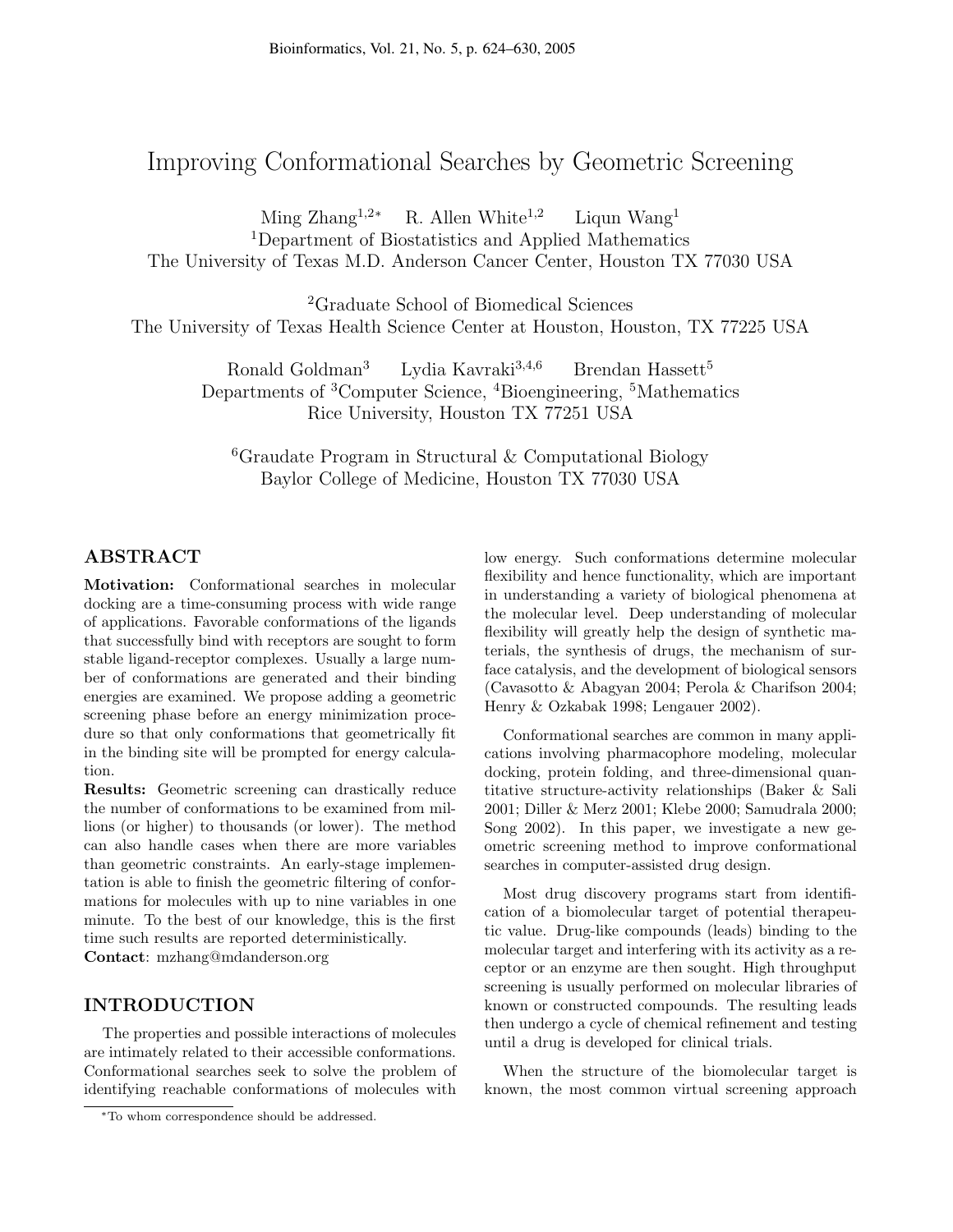is molecular docking. In a successful ligand-receptor docking, the molecules exhibit geometric and chemical complementarity, which are essential for successful drug activity. Very often the binding site is specified by a pharmacophore, a set of 3-dimensional features. The features can be specific atoms, centers of (benzene) rings, positive or negative charges, hydrophobic or hydrophilic centers, hydrogen bond donors or acceptors. The pharmacophore reflects the prevailing idea in computer-assisted drug design that ligand binding is due primarily to the interaction between the features of the ligand and the complementary features of the receptor (Lavalle et al. 2000; Rarey et al. 1996). Identifying the conformations of the ligands whose features reach the target positions while still maintaining low energies gives rise to conformational search problems.

Earlier work The methods currently available for conformational searches fall into two categories: forward searches and inverse searches. Forward search methods are mostly energy oriented. That is, a large number of conformations are generated and their energies are examined. These methods assign values to the variables (torsional angles) systematically, randomly, or deterministically, and then the energies of these conformations are calculated (Bursulaya et al. 2003; Brooijmans & Kuntz 2003). Systematic search algorithms are based on grid values for each variable. The number of conformations to be examined increases exponentially when the number of variables increases. An example of a systematic search is the incremental construction algorithm (Ewing et al. 2001; Kramer 1999). Randomized search algorithms assign random values to the variables, thus avoid examining all conformations in the huge conformational space. One of the major concerns with randomized searches is the uncertainty of convergence. Usually multiple and independent runs are performed to improve the convergence. Examples of randomized searches are Monte Carlo (MC) methods and evolutionary algorithms (Jones et al. 1997; Lavalle et al. 2000). For deterministic searches, in each step, the current state determines the next state, whose energy (scoring function) is no more than that of the current state. Deterministic searches starting from the same point will always produce the same final state. Deterministic algorithms, on the other hand, may often get trapped in local minima that are surrounded by energy barriers. Examples of deterministic methods are molecular dynamics (MD) simulations (Nakajima et al. 1997; Pak & Wang 2000).

Inverse search methods try to solve systems of polynomial equations derived from the constraints in order to compute the values for the variables. Only the solutions of these equations generate conformations that are geometrically favorable for the binding. Usually

the conformational space has a high dimension, but geometrically favorable conformations form only a lowdimensional locus. Thus the conformational space is dominated (almost everywhere) by geometrically unfavorable conformations. While forward search methods may suffer either from the huge number of possible configurations to be examined, or from the uncertainty of convergence, or from getting trapped in local minima (Verkhivker et al. 2000; Vieth et al. 1998), these concerns are irrelevant for inverse search methods. However, for inverse searches solving the system of derived equations, either analytically or numerically, is itself a difficult problem with immense computational complexity, especially when the number of solutions is infinite. There has been dramatically increased research on this topic in the past two decades (Aubry et al. 2002; Coutsias et al. 2004; Emiris & Mourrain 1999; Pedersen et al. 1993; Rojas 2000; Zhang & White 2003), though the algorithms developed are still far from practical. Solving systems of polynomial equations with more than six variables is still considered beyond the capabilities of modern computer algebra packages. Currently there are no good, general solvers to solve multi-variable (nonlinear) polynomial equations (Manocha 1998; Press et al. 1990).

Our approach We present a new approximation approach aiming to fill the gap between the capabilities of available conformational search algorithms and the demand of real applications. Our approach adds a geometric screening phase before a standard energy minimization procedure to improve conformational searches. Unlike current inverse search methods, the geometric screening phase approximates the solutions rather than solving for the solutions themselves and hence reports approximations of the geometrically favorable conformations. A subsequent minimization procedure can quickly identify the conformations favorable to ligandreceptor docking.

Contributions and significance There are several advantages of this approximation approach compared with currently available search methods: (1) The number of conformations to be examined for energy consideration is drastically reduced from millions (or higher) to thousands (or lower). Moreover, this reduction also prevents energy minimization techniques from getting trapped in local minima on the energy landscape. (2) Since only approximations are sought in the geometric screening, the computational time is much lower than that of computing the exact solutions. (3) The geometric screening phase no longer needs the assumption (as in most inverse search methods) that the number of the solutions to the equations is finite. In molecular docking, it is frequently seen that the number of variables (degrees of freedom) is more than the number of the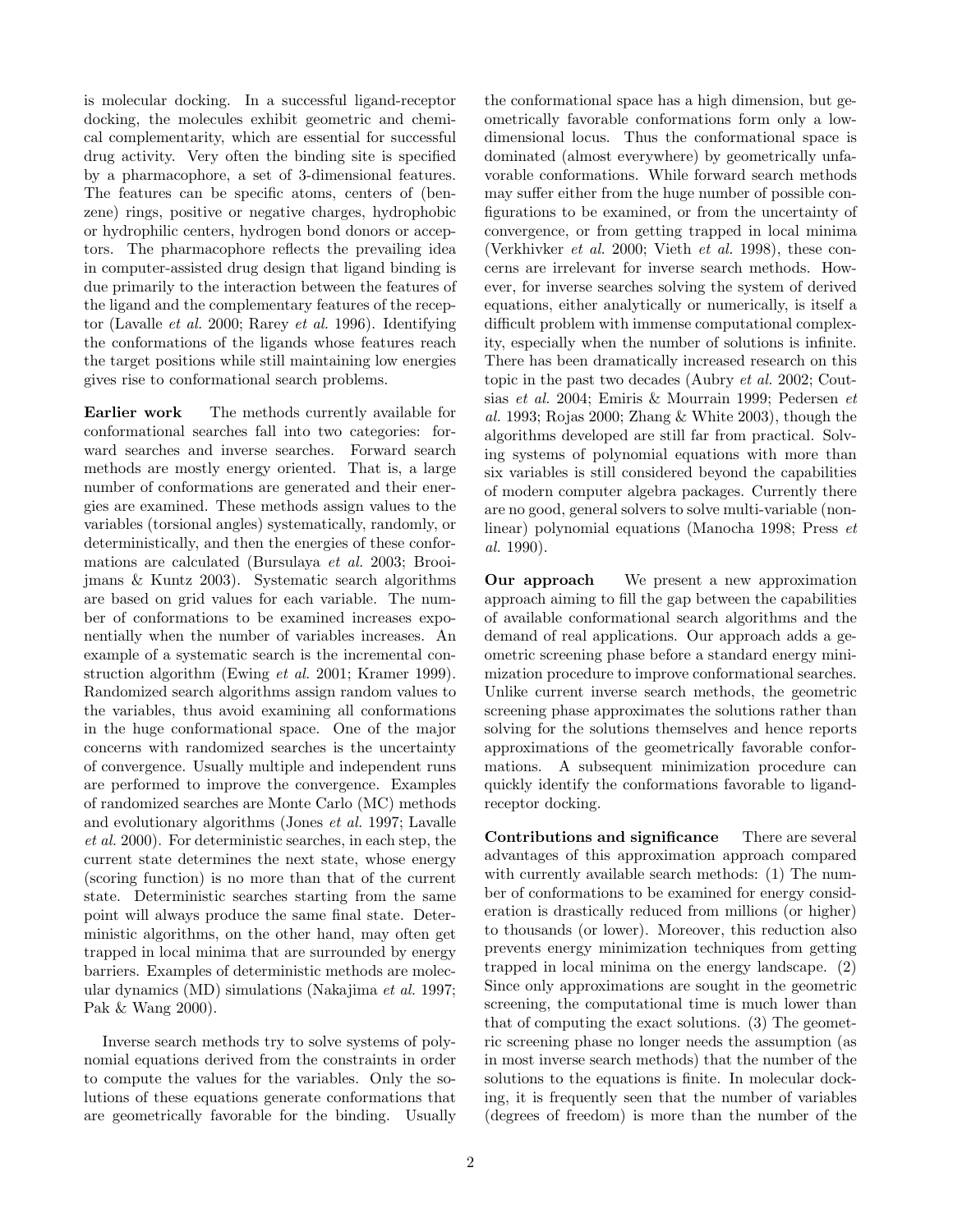equations in the system. Solving for the exact solutions in this case is too difficult to be practical. Geometric screening reports approximations of solutions and thus avoids this difficulty. (4) The geometric screening is independent from the energy minimization process, and the method can be readily integrated into various conformational search packages currently available.

An early-stage implementation of the geometric screening method is able to finish the geometric filtering of conformations for molecules with up to nine variables in one minute. All the computations are carried on a 2GHz personal computer running Linux. To the best of our knowledge, this is the first time that all geometrically favorable conformations of such molecules can be deterministically reported in a timely manner.

## SYSTEMS AND METHODS

In most molecular kinematics studies, the van der Waals radii, electric charges, bond lengths, and bond angles are assumed constant, while the torsional angles are allowed to change (Finn & Kavraki 1999; Henry & Ozkabak 1998). We follow this assumption here, but the algorithm developed in this paper generalizes to circumstances where other parameters may vary.

We further partition atoms into atom-groups. An atom-group is a set of connected atoms such that none of the bonds inside the atom-group rotate. Using atomgroups instead of individual atoms can considerably speed up the calculation of molecular conformations (Zhang & Kavraki 2002). Moreover, with atom-groups, we can focus on the interesting part (i.e., more rotatable bonds are present) using small atom-groups and put the less interesting part (i.e., all bonds are considered rigid such as a side chain) into big atom-groups. For simplicity, we also assume that there are no cycles of atom-groups in the molecule. When one atom-group is chosen as the root (anchor), the molecule becomes a tree with the atom-groups at the nodes.

#### Molecular Equations

Let us start by deriving the equations which describe atom positions.

First, we attach local frames (coordinate systems) to atom-groups to facilitate calculating atom positions. As in Figure 1(a), a local frame  $F_i = \{Q_i; \mathbf{u}_i, \mathbf{v}_i, \mathbf{w}_i\}$  is attached to atom-group  $g_i$  as follows:  $Q_i$  is the atom of bond  $b_i$  in  $g_i$ ;  $\mathbf{w}_i$  is the unit vector along bond  $b_i$  pointing toward  $g_{i-1}$ ;  $\mathbf{u}_i$  is an arbitrary unit vector perpendicular to  $\mathbf{w}_i$ ;  $\mathbf{v}_i$  is perpendicular to  $\mathbf{w}_i$  and  $\mathbf{u}_i$  (cross product).



Figure 1: (a) Local frame  $F_i = \{Q_i; \mathbf{u}_i, \mathbf{v}_i, \mathbf{w}_i\}$  at atomgroup  $g_i$ . (b) Local frames  $F_i = \{Q_i; \mathbf{u}_i, \mathbf{v}_i, \mathbf{w}_i\}$  at atom-group  $g_i$  and  $F_{i-1} = \{Q_{i-1}; \mathbf{u}_{i-1}, \mathbf{v}_{i-1}, \mathbf{w}_{i-1}\}\$ at atom-group  $g_{i-1}$ .  $\theta_i$  is the torsional angle of bond  $b_i$ .

Next we derive the relations between neighboring local frames which will be used to calculate atom positions. Suppose the frame at atom-group  $g_i$  is  $F_i =$  $\{Q_i; \mathbf{u}_i, \mathbf{v}_i, \mathbf{w}_i\}$  and the frame at its parent atom-group  $g_{i-1}$  is  $F_{i-1} = \{Q_{i-1}; \mathbf{u}_{i-1}, \mathbf{v}_{i-1}, \mathbf{w}_{i-1}\}.$  Let the torsional angle of bond  $b_i$  be  $\theta_i$  (Figure 1(b)). For each atom A in atom-group  $g_i$ , the coordinates  $(x_i, y_i, z_i)$  in  $F_i$  and the coordinates  $(x_{i-1}, y_{i-1}, z_{i-1})$  in  $F_{i-1}$  are related by

$$
(x_{i-1} \quad y_{i-1} \quad z_{i-1} \quad 1)^t = R_i \cdot (x_i \quad y_i \quad z_i \quad 1)^t,
$$

where  $R_i$  is the product

$$
\begin{pmatrix}\n\mathbf{u}_{i-1} \cdot \mathbf{u}_{i} & \mathbf{u}_{i-1} \cdot \mathbf{v}_{i} & \mathbf{u}_{i-1} \cdot \mathbf{w}_{i} & \mathbf{u}_{i-1} \cdot (Q_{i} - Q_{i-1}) \\
\mathbf{v}_{i-1} \cdot \mathbf{u}_{i} & \mathbf{v}_{i-1} \cdot \mathbf{v}_{i} & \mathbf{v}_{i-1} \cdot \mathbf{w}_{i} & \mathbf{v}_{i-1} \cdot (Q_{i} - Q_{i-1}) \\
\mathbf{w}_{i-1} \cdot \mathbf{u}_{i} & \mathbf{w}_{i-1} \cdot \mathbf{v}_{i} & \mathbf{w}_{i-1} \cdot \mathbf{w}_{i} & \mathbf{w}_{i-1} \cdot (Q_{i} - Q_{i-1}) \\
0 & 0 & 0 & 1\n\end{pmatrix}
$$
\n
$$
\cdot \begin{pmatrix}\n\cos \theta_{i} & -\sin \theta_{i} & 0 & 0 \\
\sin \theta_{i} & \cos \theta_{i} & 0 & 0 \\
0 & 0 & 1 & 0 \\
0 & 0 & 0 & 1\n\end{pmatrix}.
$$

We then calculate the position of any atom A in atom-group  $q_i$  from the values of the rotatable bonds. Suppose  $g_i, g_{i-1}, \ldots, g_0$  is a sequence of atom-groups, where  $g_j$  is the parent atom-group of  $g_{j+1}$ ,  $0 \le j \le i-1$ , and  $g_0$  is the root atom-group. Then the position of  $A$ in atom-group  $g_i$  is

$$
(x \quad y \quad z \quad 1)^t = R_1 \cdots R_i \cdot (x_i \quad y_i \quad z_i \quad 1)^t,
$$

where  $(x_i, y_i, z_i)$  are the (constant) coordinates of A in the local frame at atom-group  $g_i$ , and  $(x, y, z)$  are the coordinates of A in the global coordinate system.

Now we can formulate the conformational search problem analytically. Given (i) a molecule in an initial conformation, and (ii) the target positions  $(a_i, b_i, c_i)$  of some features, solve for the values of all the torsional angles so that the features in the final conformation reach their target positions.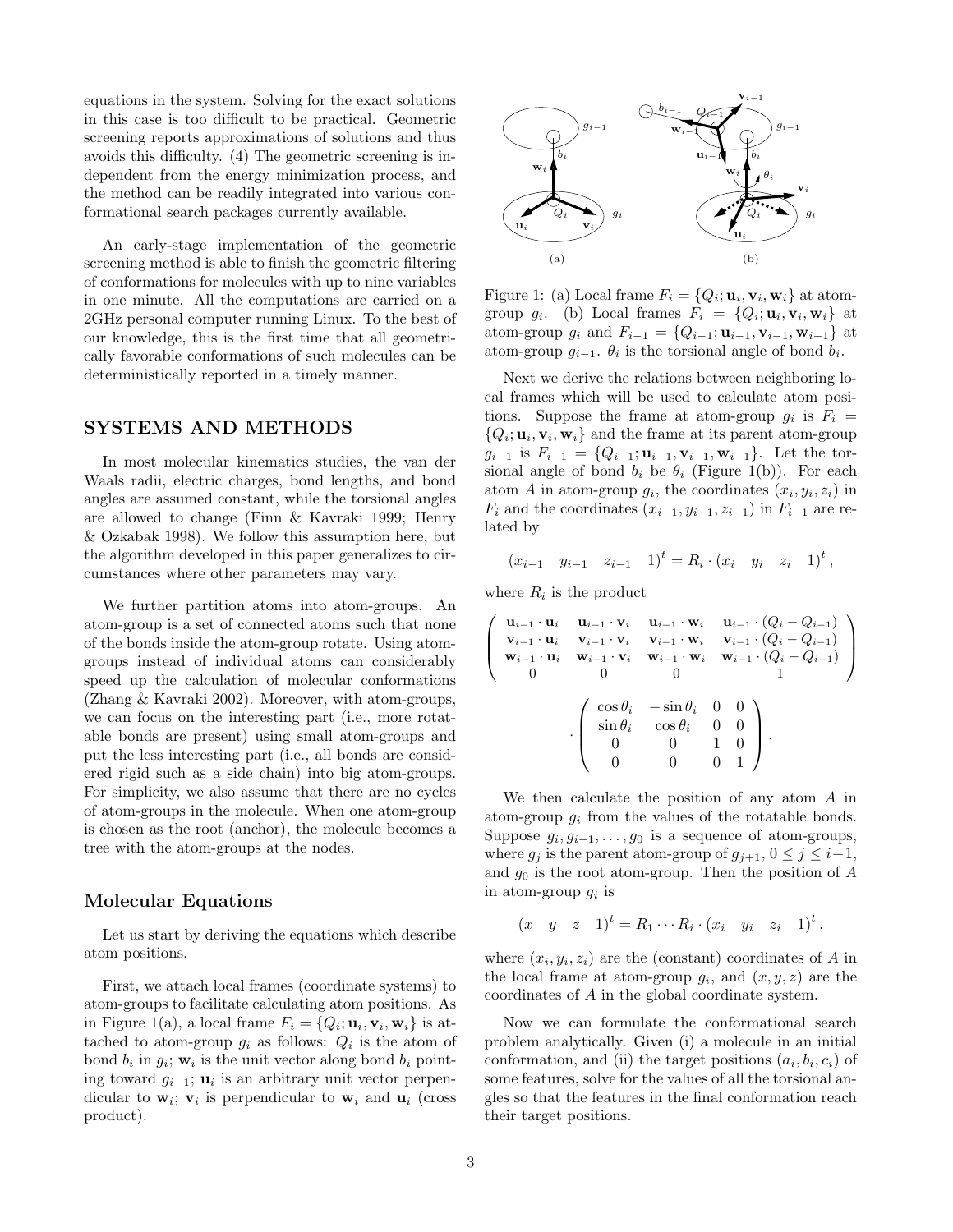For each feature  $A_i$ , if the target position is  $(a_i, b_i, c_i)$ , then

$$
(a_i \quad b_i \quad c_i \quad 1)^t = R_1 \cdots R_i \cdot (x_i \quad y_i \quad z_i \quad 1)^t, \quad (1)
$$

where  $(x_i, y_i, z_i)$  are the local coordinates of feature  $A_i$ .

There are three equations in  $(1)$  — one for each rectangular coordinate  $(x, y, z)$ ; the last coordinate gives the identity  $1 = 1$ . Each of the three equations in (1) is linear in  $\cos \theta_j$ ,  $\sin \theta_j$ ,  $j = 1, ..., i$ . Instead of working with the trigonometric functions directly, we convert the cosine and sine functions into rational functions using the standard transformation

$$
\cos \theta_j = \frac{1 - t_j^2}{1 + t_j^2}, \quad \sin \theta_j = \frac{2t_j}{1 + t_j^2}, \tag{2}
$$

where  $t_j = \tan(\theta_j/2)$ . Multiplying both sides of these equations by the common divisors, we obtain three polynomial equations in  $t_1, \ldots, t_i$ . Each of these equations is quadratic in each of the variables. We call these polynomial equations the *molecular equations*.

## Bernstein Bases

The molecular equations derived from the geometric constraints are represented using monomial bases. We are going to rewrite these polynomial equations using Bernstein bases to facilitate approximating the solutions of the molecular equations.

The Bernstein bases are a standard tool in computer graphics and computer aided design (Goldman 2002). Since the molecular equations are quadratic in each variable, we shall use the multi-quadratic Bernstein bases.

Definition The multi-quadratic Bernstein bases are the functions

$$
B_{i_1}(t_1)\cdots B_{i_n}(t_n), \quad 0 \leq i_1,\ldots, i_n \leq 2,
$$

where

$$
B_0(t_k) = (1 - t_k)^2 B_1(t_k) = 2t_k(1 - t_k), \qquad 1 \le k \le n.
$$
  

$$
B_2(t_k) = t_k^2
$$

Any multi-quadratic polynomial  $p(t_1, \ldots, t_n)$  (of de- $\text{gree} \leq 2$  in each variable) can be written uniquely as

$$
p(t_1,\ldots,t_n) = \sum_{0 \le i_1,\ldots,i_n \le 2} c_{i_1,\ldots,i_n} \cdot B_{i_1}(t_1) \cdots B_{i_n}(t_n),
$$

where the  $c_{i_1,\ldots,i_n}$ 's are constant coefficients.

These Bernstein bases have the following two important properties:

- (1) When all the parameters  $t_1, \ldots, t_n$  are in the range of  $[0, 1]$ , all the Bernstein basis functions are non-negative. Therefore, if the coefficients of a polynomial are all negative (or all positive), the polynomial has no solutions in the parameter space  $[0, 1]^n$ .
- (2) The sum of all the Bernstein basis functions is identically one. Thus the value of any polynomial (all parameters in  $[0, 1]$ ) will lie in the convex hull of the Bernstein coefficients. Therefore, if the convex hull is small enough, the value of the polynomial (parameters in [0, 1]) can be approximated by the coefficients.

Since these two properties of Bernstein bases rely on the fact that all the parameters lie in [0, 1], we need to make changes to the molecular equations derived so that the parameter space is  $[0, 1]^n$ . This is easily done by shifting the search space  $[-r, r]^n$  (*r* is the search radius) to  $[0, 2r]^n$  and then shrinking the range to  $[0, 1]^n$ .

#### Subdivision

We now use the Bernstein bases to perform subdivision, aiming to approximate the solutions of the molecular equations. First let us illustrate the subdivision scheme using a simple example.

#### Example Suppose

$$
P(t) = P_0 \cdot B_0(t) + P_1 \cdot B_1(t) + P_2 \cdot B_2(t), 0 \le t \le 1,
$$

is a curve (Figure 2).



Figure 2: Illustration of simple subdivision.  $(P_0, P_1, P_2)$ are coefficients of  $P(t)$ . The left "wing"  $(L_0, L_1, L_2)$ are the coefficients of  $P<sub>L</sub>(t)$  and the right "wing"  $(R_0, R_1, R_2)$  are the coefficients of  $P_R(t)$ .

Let

$$
P_L(t) = L_0 \cdot B_0(t) + L_1 \cdot B_1(t) + L_2 \cdot B_2(t),
$$
  
\n
$$
P_R(t) = R_0 \cdot B_0(t) + R_1 \cdot B_1(t) + R_2 \cdot B_2(t),
$$

where

$$
L_0 = P_0, \t R_0 = L_2,
$$
  
\n
$$
L_1 = (P_0 + P_1)/2, \t R_1 = (P_1 + P_2)/2,
$$
  
\n
$$
L_2 = (P_0 + 2P_1 + P_2)/4, \t R_2 = P_2.
$$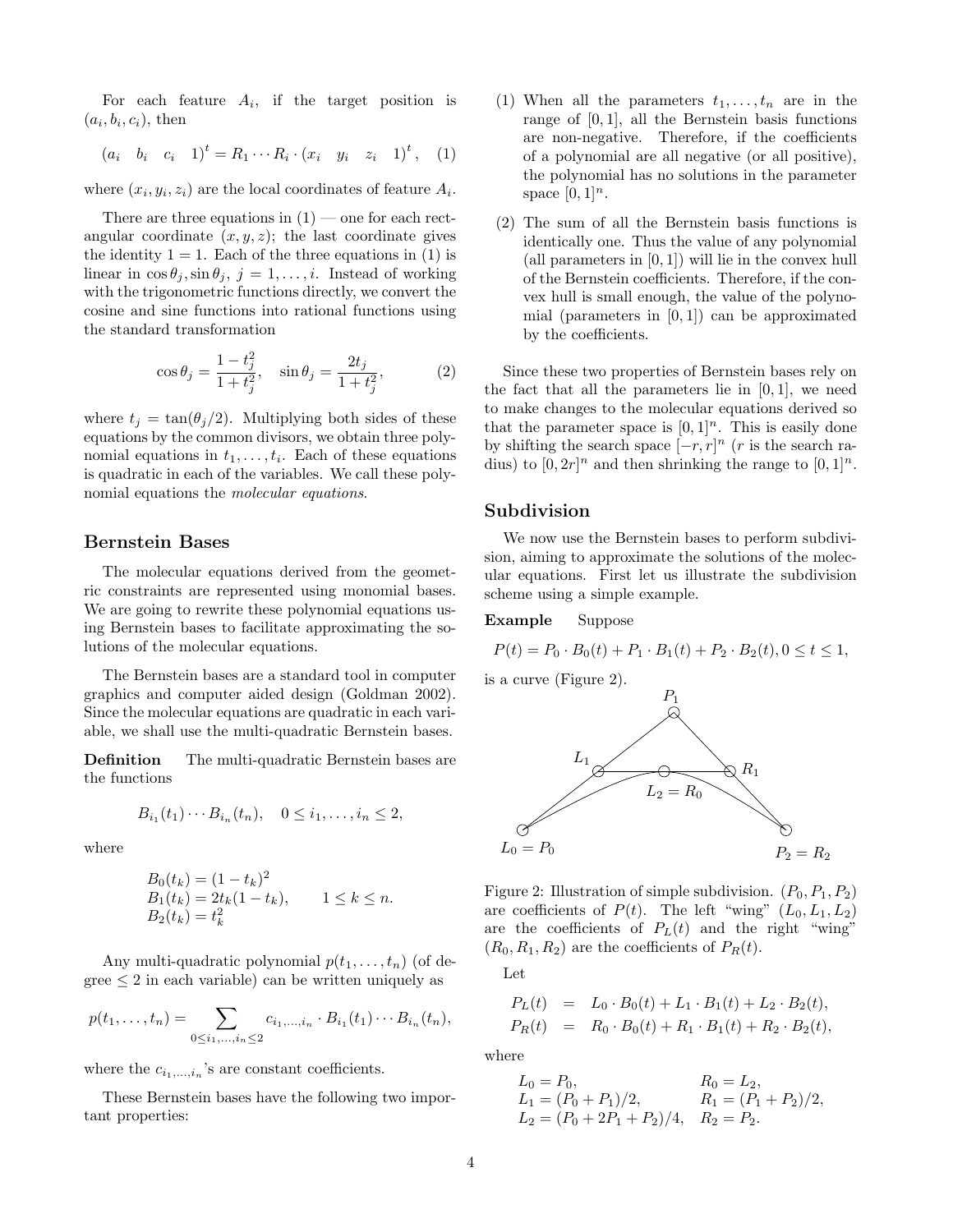Then

$$
P_L(t) = P(\frac{t}{2}), \quad P_R(t) = P(\frac{t+1}{2}).
$$

That is,  $P_L(t)$ ,  $0 \le t \le 1$ , is the left half of the polynomial  $P(t)$  — from  $P(0)$  to  $P(1/2)$ , and  $P_R(t)$ ,  $0 \le t \le 1$ , is the right half of  $P(t)$  — from  $P(1/2)$  to  $P(1)$ .

Note that after subdivision, the parameter t of  $P_L(t)$ and  $P_R(t)$  can take any value in [0, 1] (which is necessary to perform further subdivisions using Bernstein bases). However, the parameter ranges of  $P_L(t)$  and  $P_R(t)$  correspond to half of the parameter range of  $P(t)$ : [0, 1/2] and  $[1/2, 1]$ . Thus in subdivision process, the parameter range of a polynomial is usually referred to the corresponding sub-range of the original polynomial.

For any multi-quadratic polynomial  $p(t_1, \ldots, t_n)$ , the subdivision can be performed as follows. Subdivide  $p(t_1, \ldots, t_n)$  with respect to  $t_1$  (while  $t_2, \ldots, t_n$  are regarded as constants) and two polynomials are obtained as in the above example. Subdivide these two polynomials with respect to  $t_2$  (while  $t_1, t_3, \ldots, t_n$  are regarded as constants) and four polynomials are obtained. Keep this process till subdivision is carried with respect to  $t_n$ and  $2^n$  polynomials are obtained.

Therefore, a polynomial  $p(t_1, \ldots, t_n)$ , whose parameter space is  $[0,1]^n$ , can be subdivided into  $2^n$ polynomials, whose parameter spaces (in the original  $[0,1]^n$  are small cubes  $[\frac{i_1}{2}, \frac{i_1+1}{2}] \times ... \times [\frac{i_n}{2}, \frac{i_n+1}{2}]$ ,  $0 \le$  $i_1, \ldots, i_n \leq 1$ . Each of the  $2^n$  resulting polynomials can be further subdivided into  $2^n$  polynomials with even smaller parameter cubes  $\left[\frac{i_1}{4}, \frac{i_1+1}{4}\right] \times \ldots \times \left[\frac{i_n}{4}, \frac{i_n+1}{4}\right]$ ,  $0 \le$  $i_1, \ldots, i_n \leq 3$ . A k-level subdivision is generated by repeating this process  $k$  times. A subdivision tree is illustrated in Figure 3.

The root node of the subdivision tree contains the original polynomial, whose parameter space is  $[0, 1]^n$  – we refer to this cube as the root cube. At level 1 of the subdivision, there are  $2^n$  nodes. These  $2^n$  small parameter cubes do not overlap but they may share a face, an edge, or a vertex. The union of these small cubes is the root cube  $[0,1]^n$ . At level j, there are  $2^{n \times j}$  cubes with size  $1/2^j$  – the root cube has size 1. The union of all level j small cubes is the root cube.

Each node of the subdivision tree is examined to see whether the corresponding small cube contains possible solutions of the original polynomial. A simple criterion is that if the coefficients are all negative (or all positive), then the small cube definitely does not contain any solution of the original polynomial. Such cubes are called empty cubes. Empty cubes are immediately eliminated from further subdivision and the branch below is pruned in the subdivision tree. Therefore, identifying as many as possible empty cubes as early as possible is critical to reduce the size of the subdivision tree.

The geometric constraints on the feature atoms generate a set of polynomial equations. We place all these polynomials at the root of the subdivision tree and carry on the subdivision process. A small cube in the subdivision tree will be identified as an empty cube if any one of the polynomials does not have solutions within the cube. Thus more polynomials help to prune the subdivision tree.

This subdivision algorithm does not need the assumption that the number of solutions of the molecular equations is finite. Many inverse search methods need this assumption and hence require that the number of variables does not exceed the number of equations. In molecular docking, frequently there are more variables than equations, and the number of solutions is infinite. The subdivision algorithm can handle conformational searches in such cases.

The small cubes at the bottom level of the subdivision tree have size  $1/2^k$ . When k is big enough, say 6, i.e., after 6 levels of subdivision, the small cubes become small enough that any point in the small cube can be regarded as an approximation to the possible solutions within the small cube. Therefore, this algorithm reports the small non-empty cubes at the bottom of the subdivision tree as approximations to the solutions of the original molecular equations. These approximations are converted back into approximate values of the variables of the ligand molecules. Thus the output of the geometric screening process generate conformations satisfying the geometric constraints that can be input to a subsequent energy minimization procedure.

## ALGORITHM

The geometric screening method is illustrated with the following pseudo code.

- (1) Generate equations from the geometric constraints on features (c.f. Equation (1)).
- (2) Convert these trigonometric equations into molecular equations (c.f. Equation (2)).
- (3) Rewrite these molecular equations from monomial bases to Bernstein bases using

$$
1 = B_0(t_k) + B_1(t_k) + B_2(t_k),
$$
  
\n
$$
t_k = 0.5 \cdot B_1(t_k) + B_2(t_k),
$$
  
\n
$$
t_k^2 = B_2(t_k).
$$

Let  $P =$  all molecular equations in Bernstein bases and set subdivision level of P to 0.

(4) Subdivide P recursively and report approximate solutions. Set max-subd-level to, for example, 6.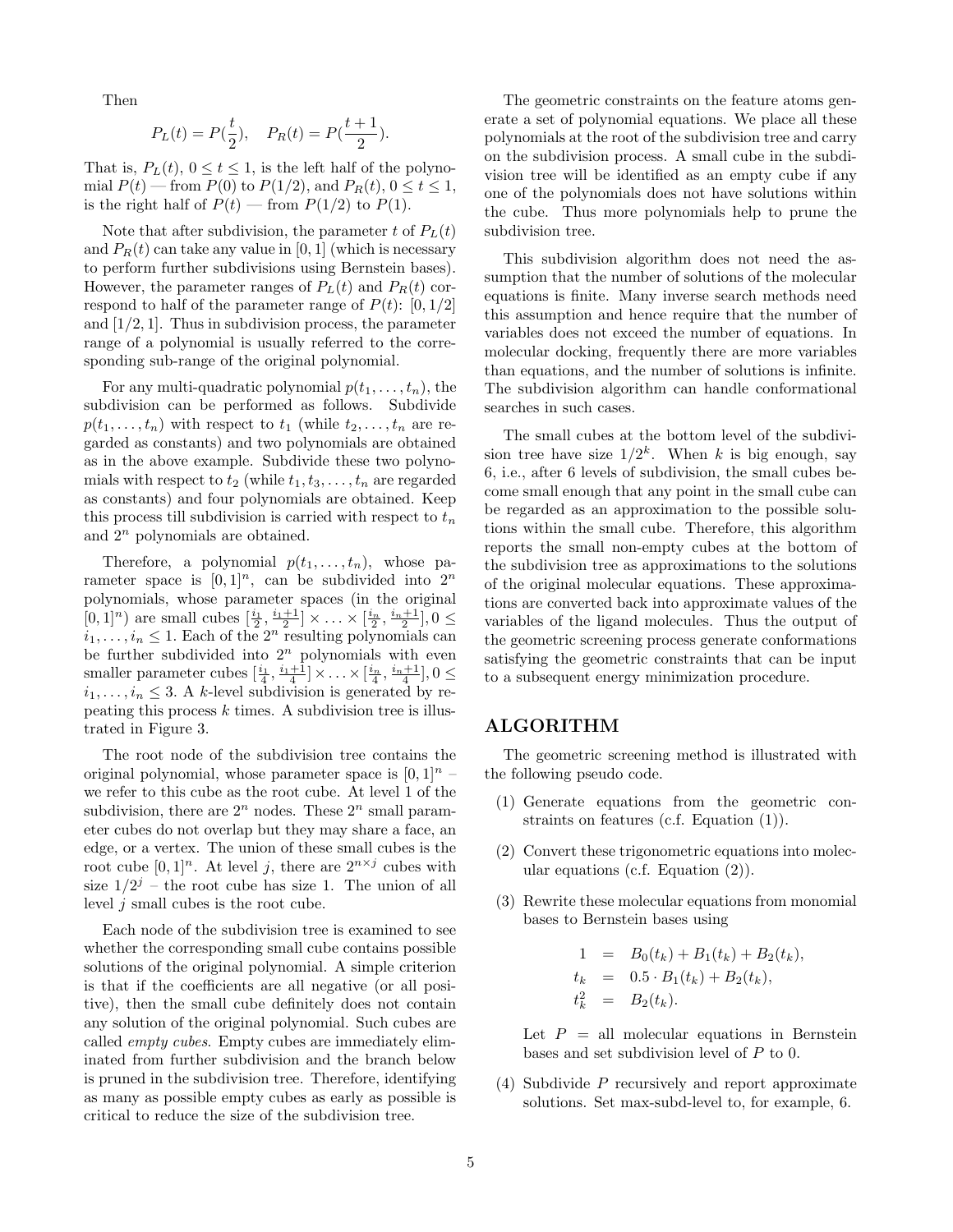

Figure 3: An illustration of the subdivision tree. The root node represents the original cube  $[0, 1]^n$ . Each node at level j represents a small cube of size  $1/2<sup>j</sup>$  along with the associated molecular polynomials. Shaded cubes contain possible solutions of the original polynomials, while unshaded cubes (empty cubes) contain no solutions inside. All children nodes of empty cubes are empty cubes.

Screening $(P)$  {

if subdivision level < max-subd-level

if for all  $p \in P$  the coefficients are mixed (i.e., positive and negative)

subdivide P into  $P_1, \ldots, P_{2^n}$ ;

add subdivision level of  $P_1, \ldots, P_{2^n}$  by 1; Screening $(P_1), \ldots$ , Screening $(P_{2^n})$ 

if subdivision level  $\ge$  max-subd-level

if for all  $p \in P$  the coefficients are mixed, report the corresponding cube

# DISCUSSION

}

Complexity Estimate The output of the geometric screening is a set of small cubes covering the solutions of the molecular equations. It is easy to see that the more levels of subdivision we perform, the more nodes the subdivision tree has. It is also easy to see that the number of non-empty cubes at the bottom of the subdivision tree is equal to the number of isolated solutions if each such cube contains a single isolated solution. So the computational complexity of the geometric screening mainly depends on the number of the levels of subdivision and isolated solutions.

If the number of solutions is infinite, for example, when there are more variables than constraints, the solutions may form a curve or hyper-surface. Then the number of small cubes covering the solutions increases exponentially as the level of subdivision increases. In this case, the level of subdivision will be limited to a smaller number so that relatively bigger cubes (coarse approximations) are reported in a timely manner.

Another factor to the complexity is the steepness of molecular equations near the solutions. If the molecular equations are steep around a solution, only a small number of cubes will be reported. Otherwise, a large number of cubes near the solution will be reported when the values of the molecular equations in these cubes are under a pre-defined threshold (and hence regarded as 0). It follows that non-empty cubes at the bottom of the subdivision tree may not necessarily contain solutions of the molecular equations, though they may provide good starting points for the subsequent energy minimization process.

Thus the computational complexity (in the worst case) is exponential on the level of subdivision and number of variables when the number of solutions is infinite or the molecular equations are "flat" near the solutions.

Results We have implemented the above subdivision algorithm to approximate solutions of the molecular equations. The program has been tested on molecules with up to 9 degrees of freedom [c.f. Figure 4]. (Note that each ellipse in Figure 4 represents an atom-group rather than an atom.)

Our program correctly reports the approximate real solutions of the molecular equations. (Verification is simple: conformations generated from these approximations should have their features near their target positions.) For 3 molecular equations, the execution time is less than 0.1 seconds; for 6 equations, the execution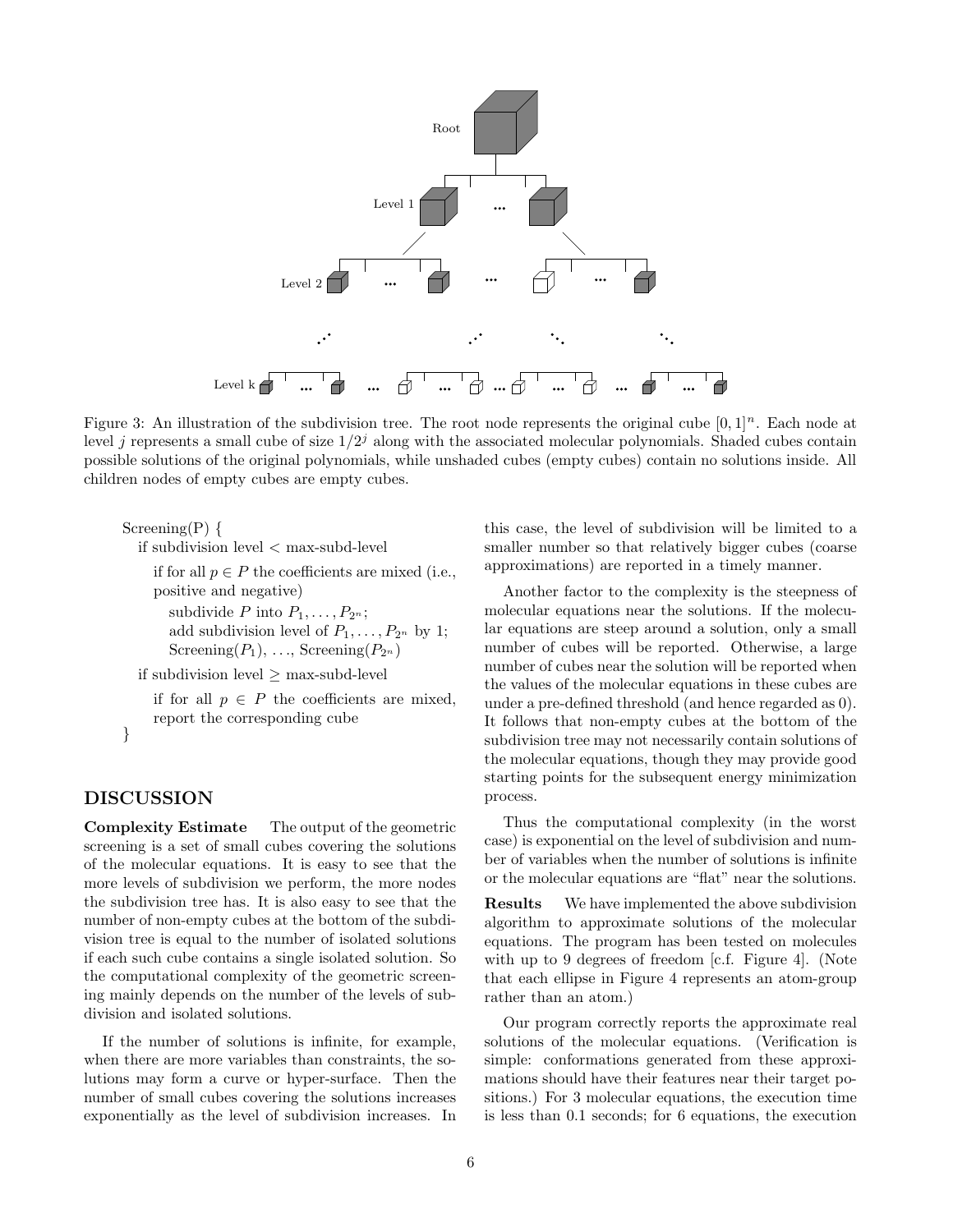time is less than 10 seconds; for 9 equations, the execution time is less than 1 minute. We also run the program with 9 variables but 8 or less equations. The execution time can go up to 10 minutes to report a much larger number of cubes. All the computations are carried on a 2GHz personal computer running Linux.



Figure 4: Schematic illustration of conformational searches with 3, 6, 9 rotatable bonds. Each ellipse represents an atom-group. The black ellipses represent atomgroups where a feature lies. One feature is chosen as the anchor and always remains fixed, while other features have pre-specified target positions. There are 3, 6, 9 equations generated respectively from (a), (b), (c).

The example molecular equations are too big to be included in this paper, but are available at the website "http://odin.mdacc.tmc.edu/∼ming/invermatics". These systems of equations are generated by specifying reachable target positions for the features – thus real solutions exist. We have circulated these equations around and no other group is able to report all the real solutions. A molecule that was used to generate 9 molecular equations is shown in Figure 5.



Figure 5: An example molecule used to generate 9 molecular equations. Nine bonds are allowed to rotate

while the others are rigid. The part at the top is chosen as the anchor atom-group and remains fixed. The initial conformation is shown at the left hand side and one valid conformation satisfying the geometric constraints is shown at the right hand side.

Applicability Usually the ligands in drug design are small molecules. Figure 6 shows a histogram of the number of rotatable bonds of compounds in a screening library from Specs, which is representative of other chemical database suppliers (Baurin et al. 2004). Most of the compounds  $(> 80\%)$  have no more than 9 rotatable bonds and can be handled by geometric screening at the current implementation.



Figure 6: Distribution of number of rotatable bonds of screening compounds in the Specs library released in May 2004 (www.specs.net). The values were calculated with the "dbanalyze" command available in the Unity package of Sybyl.

For compounds with more variables, a combination of geometric screening and other conformational search methods can be used: geometric screening can be used with respect to 9 of the variables while the values of the rest variables can be determined by other systematic, randomized, or deterministic search methods. Also improving geometric screening to handle more variables with collision checking and more accurate empty cube detection (to help pruning the subdivision tree) is under investigation.

For conformational search methods, an interested user may consider the following table based on the number of rotatable bonds of the ligand.

 $\leq 3$  systematic enumeration 4–9 geometric screening followed by energy minimization > 9 combination of geometric screening and forward searches; but no good method performing complete searches yet

Table 1: Recommended conformational search methods based on number of rotatable bonds.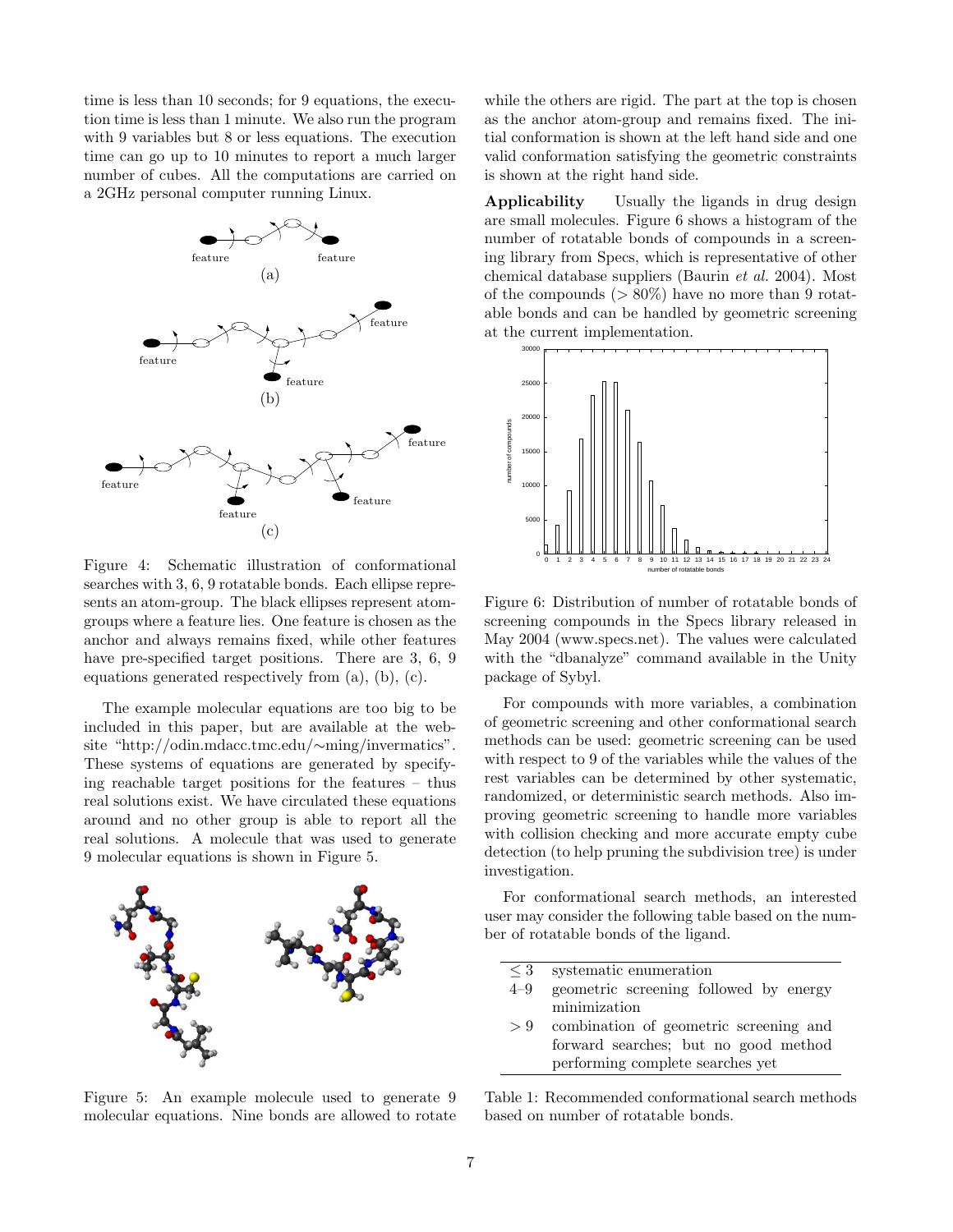Parameter Space The values of the rotatable bonds are the torsional angles while the solutions to the molecular equations are the tangent of half angles. If a torsional angle  $\theta$  is in  $[-\pi/2, \pi/2]$ , the mapping from tangent to angle is straightforward:  $\theta =$ 2 · arctan(tan( $\theta$ /2)). If  $\theta$  is also in  $[\pi/2, 3\pi/2]$ , let  $\theta' = \theta - \pi$  and  $\theta'$  is in the range  $[-\pi/2, \pi/2]$ . The molecular equations will be re-written as polynomials in  $\tan(\theta'/2)$ . Thus the value of  $\theta$  in  $[\pi/2, 3\pi/2]$  can be readily recovered from  $\theta'$ .

If there are k angles have values beyond  $[-\pi/2, \pi/2]$ , one system of molecular equations becomes  $2^k$  systems of molecular equations where all angles are within  $[-\pi/2, \pi/2]$ . The union of solutions of these  $2^k$  systems of molecular equations are the solutions of the original molecular equations.

The geometric screening uniformly exploits the parameter space of the tangent of half angles, not the space of the angles. Thus at the subsequent energy minimization process, torsional angles near 0 (or  $\pi$ )will be perturbed in a narrower neighborhood, while torsional angles near  $-\pi/2$  or  $\pi/2$  will be examined in a wider neighborhood.

Improvements The improvement of geometric screening on conformational searches has two folds. First, geometric screening reduces the computational time as the number of conformations to be examined is reduced. Second, geometric screening performs a complete search in the conformational space with respect to the geometric constraints: if a solution exists, it will be reported. Moreover, the improvement is independent on the energy minimization process.

Conclusion Using subdivision scheme, geometric screening can efficiently isolate and locate all real solutions of the molecular equations, hence compute all the geometrically favorable conformations for ligandreceptor docking. To the best of our knowledge, this is the first time that all real solutions of such systems (up to nine variables) have been deterministically reported and in a timely manner.

#### Acknowledgment

This research was supported by funds from the University Cancer Foundation at the University of Texas, M.D. Anderson Cancer Center. R. Allen Write is partially supported by SPORE grant 5P30CA016672- 27. Ronald Goldman is partially supported by grant NSF/INRIA 0421771. Work on this paper by Lydia Kavraki has been supported in part by a Whitaker Biomedical Engineering Grant and a Sloan Fellowship. Brendan Hassett is partially supported by NSF grants DMS-0196187 and DMS-0134259, and by the Sloan Foundation. We would like to thank Dr. David Maxwell for helpful discussions and the histogram of compound libraries, Dr. John McMurray for useful advice, and the referees for insightful comments and suggestions.

## References

Aubry, P., Rouillier, F., and El Din, M.S. (2002) Real Solving for Positive Dimensional Systems, J. of Symbolic Computation, Volume 34, Issue 6, 543-560.

Baker, D. and Sali, A. (2001) Protein structure prediction and structural genomics, Science, Vol. 294, 93-96.

Baurin, N., Baker, R., Richardson, C., Chen, I., Foloppe, N., Potter, A., Jordan, A., Roughley, S., Parratt, M., Greaney, P., Morley, D., Hubbard, R.E. (2004) Drug-like Annotation and Duplicate Analysis of a 23- Supplier Chemical Database Totalling 2.7 Million Compounds. J. Chem. Inf. Comput. Sci., 44:643-651.

Brooijmans, N. & Kuntz, I.D. (2003) Molecular recognition and docking algorithms, Annual Review of Biophysis and Biomelecular Structure, Vol. 32, 335-373.

Bursulaya, B.D., Totrov, M., Abagyan, R., Brooks, C.L. (2003) Comparative study of several algorithms for flexible ligand docking. J. Computer-Aided Molecular Design 17:755-763.

Cavasotto, C.N., Abagyan. R.A. (2004) Protein flexibility in ligand docking and virtual screening to protein kinases. J. Mol. Biol. 12, 337(1):209-225.

Coutsias, E.A., Seok, C., Jacobson, M.P., Dill, K. (2004) A Kinematic View of Loop Closure, J. of Computational Chemistry, Volume 25, Issue 4, 510-528.

Diller, D.J., Merz, K.M. Jr. (2001) High throughput docking for library design and library prioritization. Proteins, 43:113-124.

Emiris, I., Mourrain, B. (1999) Computer Algebra Methods for Studying and Computing Molecular Conformations, Algorithmica, Vol. 25, Issue 02, pp 372-402.

Ewing, T.J.A., Makino, S., Skillman, A.G., Kuntz, I.D. (2001) DOCK 4.0: search strategies for automated molecular docking of flexible molecule databases. J. Comput. Aid. Mol. Des. 15:411-428.

Finn, P.W., Kavraki, L.E. (1999) Computational Approaches to Drug Design. Algorithmica, 25, 347–371.

Goldman, R. (2002) Pyramid Algorithms: A Dynamic Programming Approach to Curves and Surfaces for Geometric Modeling, Morgan Kaufmann.

Henry, D.R., Ozkabak, A.G. (1998) Conformational Flexibility in 3D Structure Searching. Encyclopedia of Computational Chemistry. Schleyer,P.v.R., Ed., Wiley, New York.